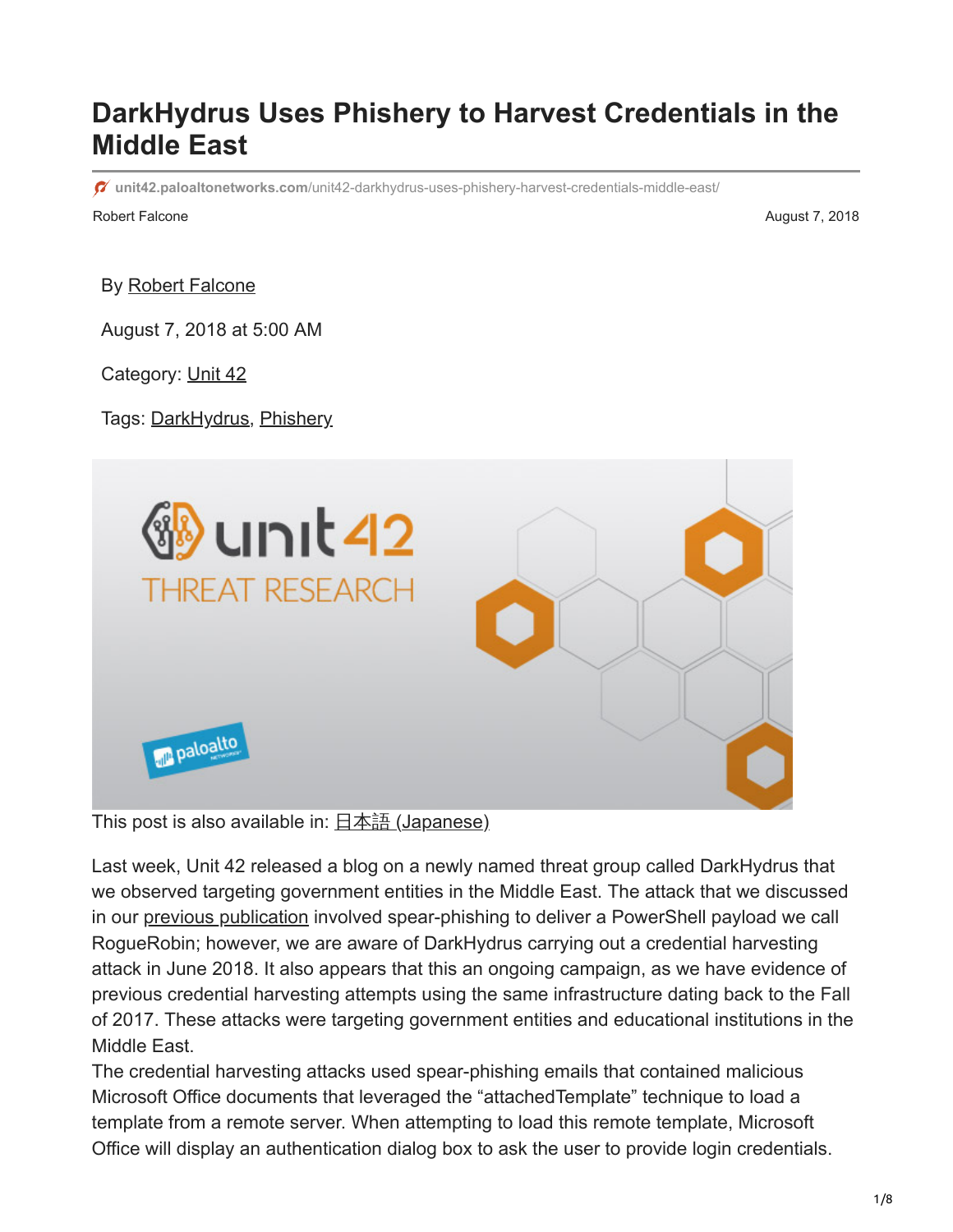When entered, these credentials are then sent to the C2 server, which allows DarkHydrus to collect the user account credentials.

Based on Unit 42's analysis, DarkHydrus used the open-source [Phishery tool](https://github.com/ryhanson/phishery) to create two of the known Word documents used in these credential harvesting attacks. As discussed in our previous blog, this further strengthens DarkHydrus' use of the open source for their attack tools.

A phishing attack to steal credentials like this is not new: US-CERT [warned](https://www.us-cert.gov/sites/default/files/publications/MIFR-10128830_TLP_WHITE.pdf) of the same technique by a different threat group in 2017. What is noteworthy is DarkHydrus' use of an open-source tool to carry out targeted attacks against these entities in the Middle East, which is fitting of their reliance of open source tools and these attacks are consistent in terms of targeting with what we reported last week. Based on this, we can reasonably presume this group will continue to carry out attacks against these kinds of targets in the Middle East in the near-future.

## Credential Harvesting Attack

On June 24, 2018, Unit 42 observed DarkHydrus carrying out a credential harvesting attack on an educational institution in the Middle East. The attack involved a spear-phishing email with a subject of "Project Offer" and a malicious Word document (SHA256: d393349a4ad00902e3d415b622cf27987a0170a786ca3a1f991a521bff645318) as an attachment. When opened, the malicious Word document displays a dialog box that asks the user for their credentials, as seen in Figure 1.

| <b>Windows Security</b>                 |                                                  |  |  |  |  |
|-----------------------------------------|--------------------------------------------------|--|--|--|--|
| Connecting to<br>Enter your credentials | Dutl00k.net                                      |  |  |  |  |
|                                         | Jser name<br>Password<br>Remember my credentials |  |  |  |  |
|                                         | Cancel<br>OK                                     |  |  |  |  |

*Figure 1. Authentication dialog box presented to the user when opening document*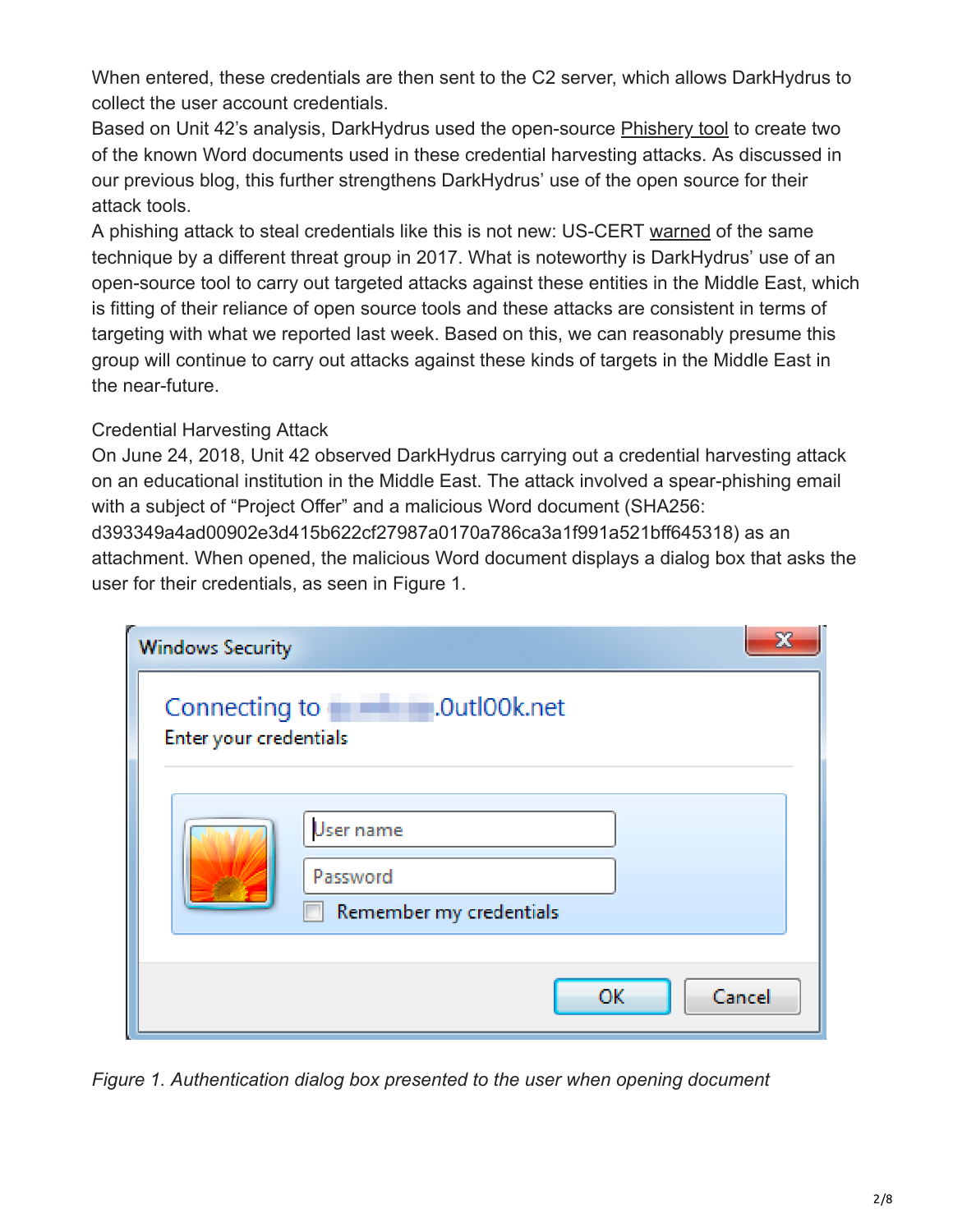As you can see in Figure 1, the authentication prompt says "Connecting to <redacted>. 0utl00k[.]net", which is a DarkHydrus C2 server. If the user enters their credentials in this dialog box and presses 'Ok', the credentials are sent to the C2 server via the URL https://<redacted>.0utl00k[.]net/download/template.docx. With the authentication dialog box gone, Word displays the contents of the document, which in this specific case was an empty document. While this document was empty, the authentication prompt may have made the targeted user more likely to enter their credentials, thinking it's necessary to view the contents of the document.

DarkHydrus also created their C2 domain carefully in an attempt to further trick the targeted user to enter their credentials. Firstly, the redacted subdomain was the domain of the targeted educational institution. Also, the 0utl00k[.]net domain resembles Microsoft's legitimate "outlook.com" domain that provides free email services, which also make the user less suspicious and more likely to enter their credentials. Some users may not even notice what domain the dialog states they are connecting to and habitually type their Windows credentials.

We found two additional Word documents using the 0utl00k[.]net domain to harvest credentials, seen in Table 1. We first saw these related Word documents in September and November 2017, which suggests that DarkHydrus has been carrying out this credential harvesting campaign for almost a year.

| <b>First Seen SHA256</b> |                                    | <b>Filename</b>                                                 | <b>Remote Template</b>     |
|--------------------------|------------------------------------|-----------------------------------------------------------------|----------------------------|
| 11/12/2017               |                                    | 9eac37a5c6 PasswordHandoverForm.docx https://0utl00k[.]net/docs |                            |
|                          | docx استطلاع 09/18/2017 0b1d5e1744 |                                                                 | https://0utl00k[.]net/docs |

*Table 1. Additional DarkHydrus Word documents used to steal credentials*

Both of these related documents use the attachedTemplate technique to steal credentials by sending them to a URL https://0utl00k[.]net/docs. Unlike the June 2018 document that displayed no content after credential theft, both of these documents displayed content that appears pertinent to the targeted organization. The September 2017 document displays an employee survey, which can be seen in Figure 2.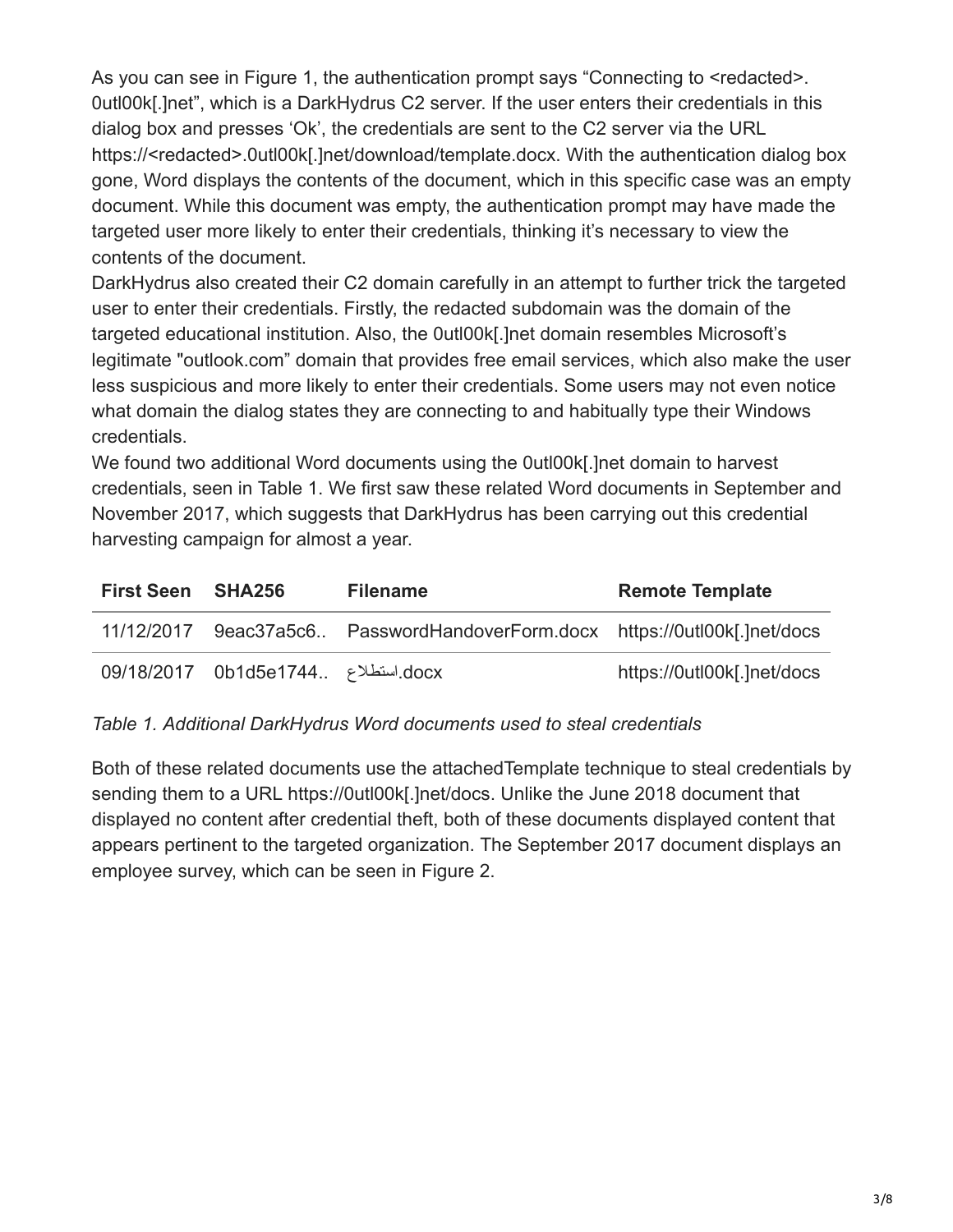

*Figure 2. Employee survey displayed after credential theft*

The November 2017 document displays a password handover document after credential theft occurs, as seen in Figure 3. We were unable to find the displayed document via open source research, which may suggest that the actor gathered this password handover form from a prior operation.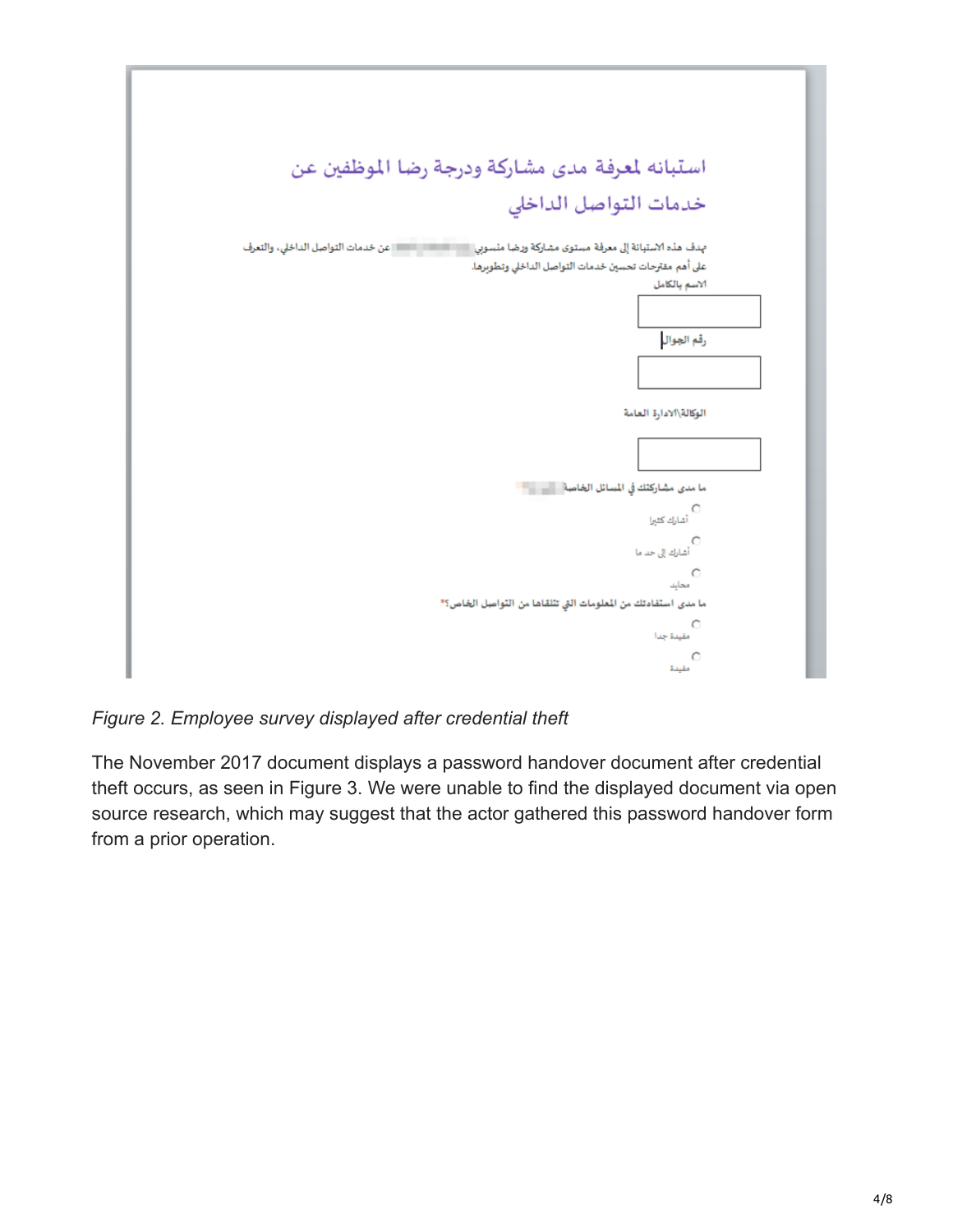|                                 |                        |                                                                                                           | <b>Password Handover Form</b>  |                      |                           |
|---------------------------------|------------------------|-----------------------------------------------------------------------------------------------------------|--------------------------------|----------------------|---------------------------|
|                                 |                        |                                                                                                           |                                |                      |                           |
|                                 |                        |                                                                                                           | $(18-09-2016)$                 |                      |                           |
|                                 |                        |                                                                                                           | <b>Warning</b>                 |                      |                           |
|                                 |                        | Not to be circulated or reproduced without appropriate authorization                                      |                                |                      |                           |
|                                 |                        | <b>DOCUMENT CONTROL</b>                                                                                   |                                |                      |                           |
| Version:                        |                        | Document Title: Password Handover Form<br>Document ID: VM/PWD/213<br><b>Document Publication History:</b> |                                |                      |                           |
|                                 |                        | Document Prepared By:<br>Document Reviewed By:<br>Document Approved By:                                   |                                |                      |                           |
|                                 | <b>Effective Date:</b> |                                                                                                           |                                |                      |                           |
|                                 |                        | <b>Document Review and Approval History:</b>                                                              |                                |                      |                           |
| <b>Version</b><br><b>Number</b> |                        | <b>Revision Description</b>                                                                               | <b>Revision</b><br><b>Date</b> | <b>Change Author</b> | Change<br><b>Approver</b> |
|                                 |                        |                                                                                                           |                                |                      |                           |
|                                 |                        | <b>Document Distribution List:</b>                                                                        |                                |                      |                           |

*Figure 3. Password handover form displayed after credential theft*

The infrastructure used in these credential harvesting attacks used the domain 0utl00k[.]net, which at the time of the attacks resolved to 107.175.150[.]113 and 195.154.41[.]150. This same infrastructure was discussed in the Campaign Analysis of our [previous blog](https://blog.paloaltonetworks.com/2018/07/unit42-new-threat-actor-group-darkhydrus-targets-middle-east-government/).

# Phishery Tool

While analyzing the three malicious Word documents, we determined that two of the documents were created using an open source tool called [Phishery.](https://github.com/ryhanson/phishery) The Phishery tool is capable of the following:

- 1. Creating malicious Word documents by injecting a remote template URL
- 2. Hosting a C2 server to gather credentials entered into authentication dialog boxes displayed when attempting to obtain the remote template

We were able to confirm that DarkHydrus used Phishery to create these Word documents by using the open source tool to create a document and host a C2 ourselves. The DarkHydrus document used in the June 2018 attacks had a remote template URL added, as seen in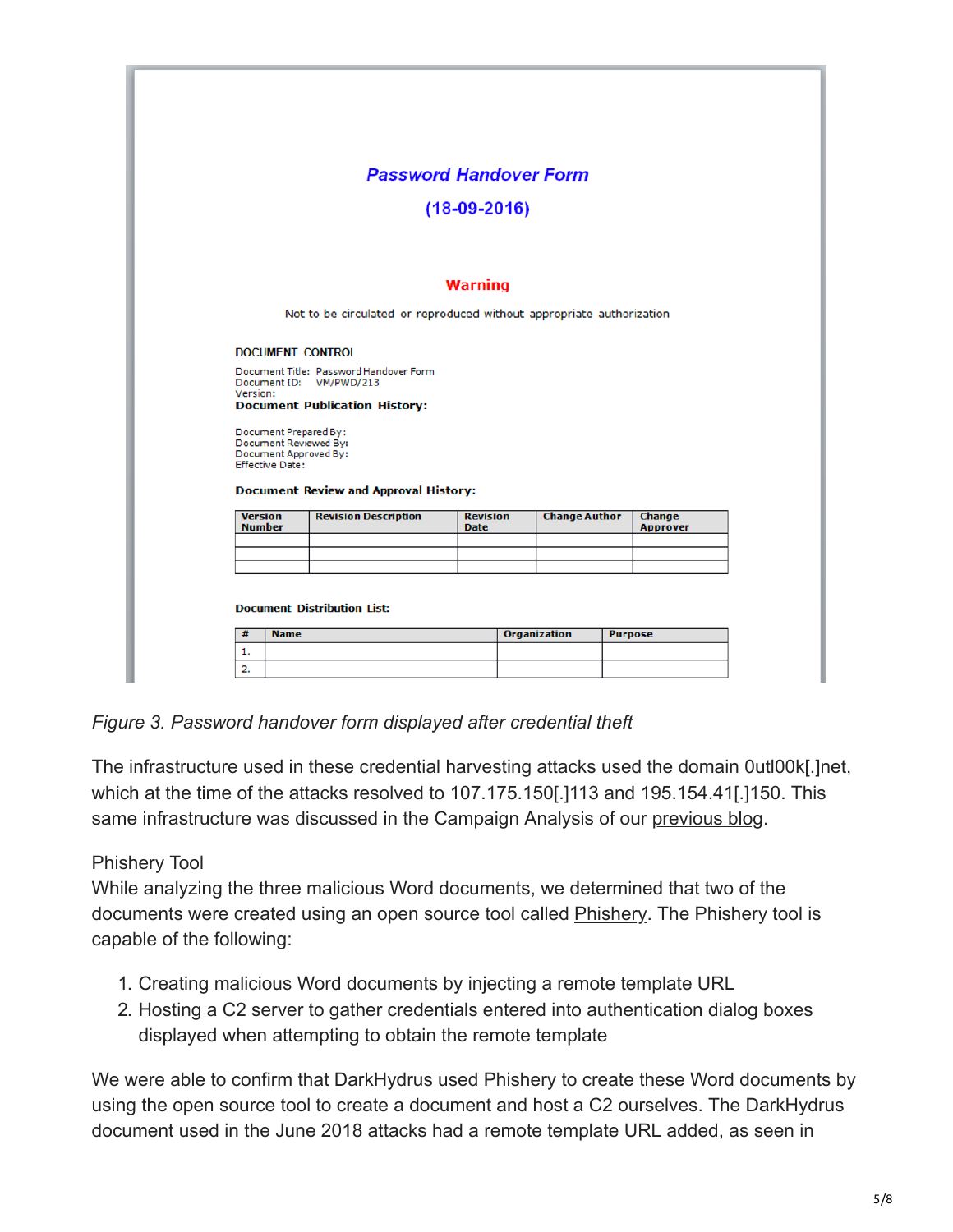Figure 4.

| <b>Templates and Add-ins</b>                       |                                     |                                      |            | P         | 53 |
|----------------------------------------------------|-------------------------------------|--------------------------------------|------------|-----------|----|
| Templates                                          | XML Schema                          | XML Expansion Packs                  | Linked CSS |           |    |
| Document template                                  |                                     |                                      |            |           |    |
| https://www.www.outl00k.net/download/template.docx | Attach                              |                                      |            |           |    |
|                                                    |                                     | Automatically update document styles |            |           |    |
|                                                    | Attach to all new e-mail messages   |                                      |            |           |    |
|                                                    | Global templates and add-ins        |                                      |            |           |    |
|                                                    | Checked items are currently loaded. |                                      |            |           |    |
|                                                    |                                     |                                      |            | Add<br>A. |    |
|                                                    |                                     |                                      |            | Remove    |    |
|                                                    |                                     |                                      |            |           |    |
|                                                    |                                     |                                      |            |           |    |
|                                                    |                                     |                                      |            |           |    |
|                                                    |                                     |                                      |            |           |    |
|                                                    |                                     |                                      |            | ক         |    |
|                                                    |                                     |                                      |            |           |    |
| Full path:                                         |                                     |                                      |            |           |    |
| Organizer                                          |                                     |                                      | OK         | Cancel    |    |
|                                                    |                                     |                                      |            |           |    |

*Figure 4. Remote template URL seen in the DarkHydrus document from June 2018*

We were able to replicate the remote template path seen in Figure 4 by using Phishery to create a weaponized delivery document. Figure 5 shows Phishery's output to the command that injects a URL into a file named "good\_test.docx", which it will save the resulting file to "bad\_test.docx".



*Figure 5. Phishery command used to create a document that has same remote template URL as DarkHydrus*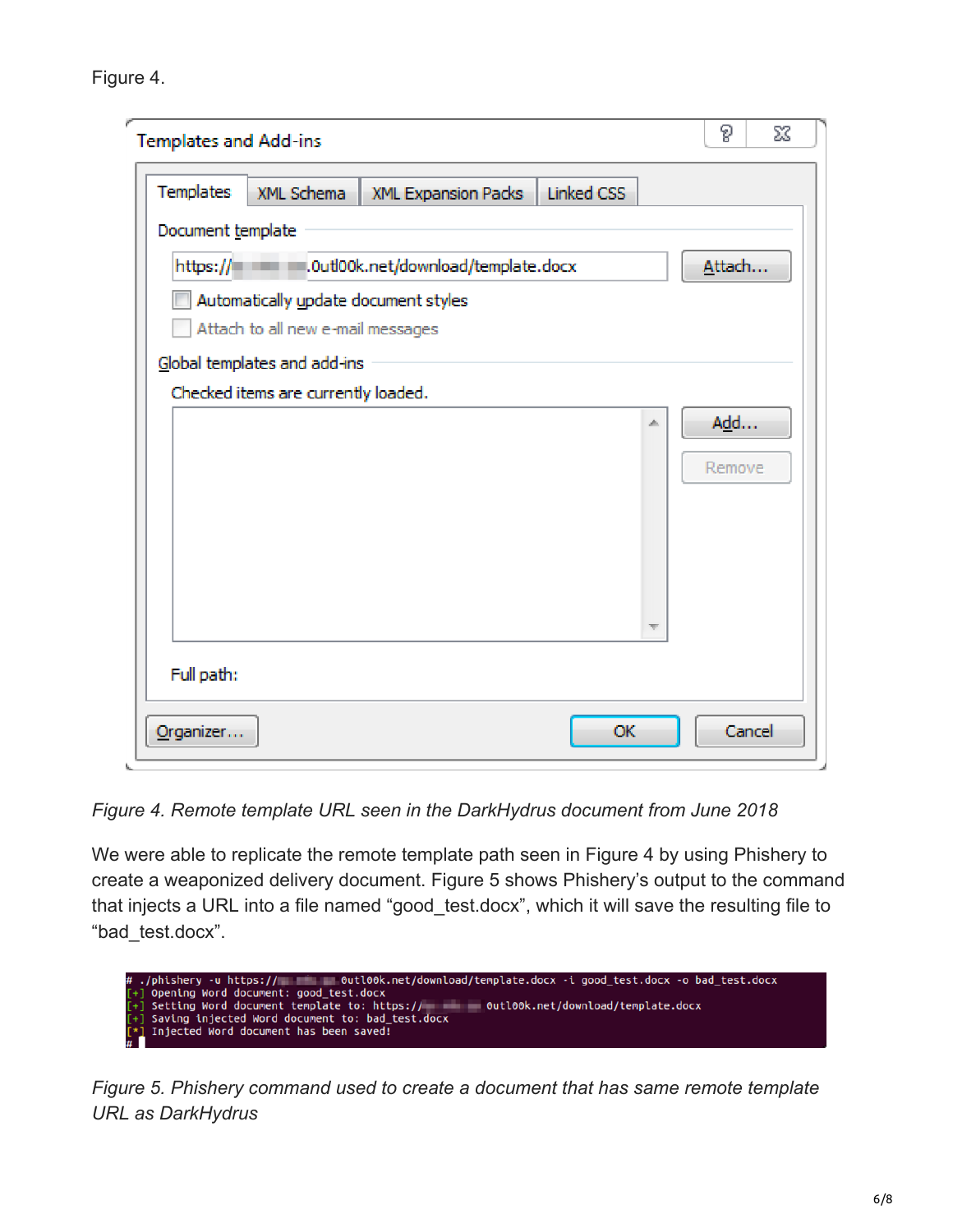To confirm, we used Phishery's C2 server and opened DarkHydrus' Word document from the June 2018 attacks. When presented with the authentication dialog box, we entered "fakename" and "fakepass" as credentials, as seen in Figure 6 and pressed enter.

| <b>Windows Security</b>                 | X                                   |
|-----------------------------------------|-------------------------------------|
| Connecting to<br>Enter your credentials | .0utl00k.net                        |
|                                         | fakename<br>Remember my credentials |
|                                         | Cancel<br>OK                        |

*Figure 6. Authentication dialog box with fake credentials entered*

On the C2 server, we observed Phishery receiving the inbound request and capturing the credentials, as seen in Figure 7. The C2 server was able to obtain the "fakename" and "fakepass" credentials entered into the authentication dialog box displayed when opening DarkHydrus' Word document.



*Figure 7. Output of Phishery C2 showing captured credentials*

# **Conclusion**

DarkHydrus is a threat group carrying out attack campaigns targeting organizations in the Middle East. We discovered DarkHydrus carrying out credential harvesting attacks that use weaponized Word documents, which they delivered via spear-phishing emails to entities within government and educational institutions. This threat group not only used the Phishery tool to create these malicious Word documents, but also to host the C2 server to harvest